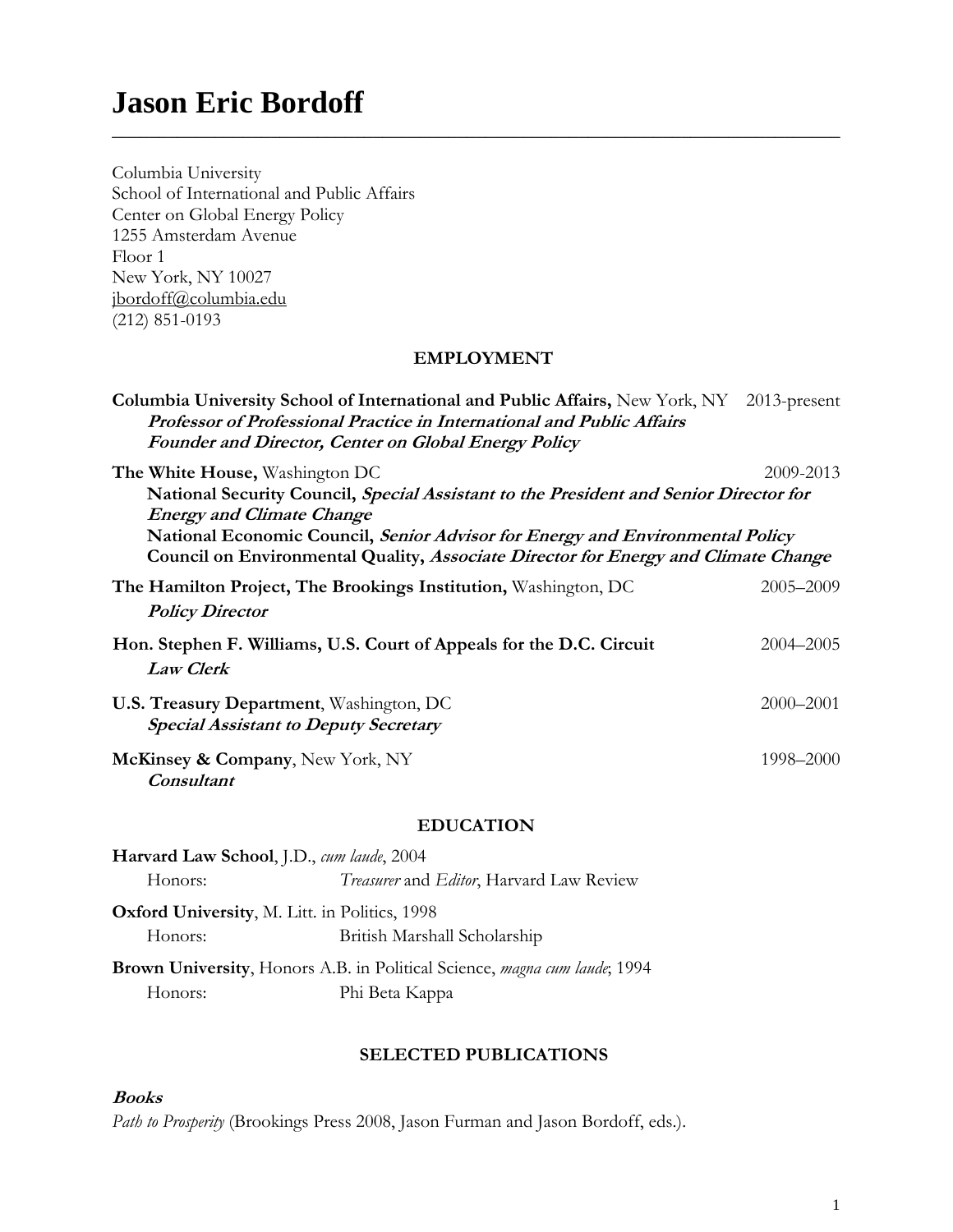#### **Book Chapters**

- "Expanding Energy Access: An Assessment of U.S. Policy," in *Energy Poverty: Global Challenges and Local Solutions* (Oxford University Press, November 2014, Antoine Halff, Benjamin K. Sovacool, and Jon Rozhon, eds.).
- "International Trade Law and the Economics of Climate Policy: Evaluating the Legality and Effectiveness of Proposals to Address Competitiveness and Leakage Concerns," in *Climate Change, Trade and Competitiveness: Is a Collision Inevitable* (Brookings Press 2009, Lael Brainard and Isaac Sorkin, eds.).
- "Understanding the Interactions Between Energy Security and Climate Change Policy," in *Energy Security: Economics, Politics, Strategies and Implications* (Brookings Press 2009, Carlos Pascual and Jonathan Elkind, eds.).

#### **Articles**

- "Why U.S. Withdrawal from the Paris Agreement Matters," *Nature Energy* (forthcoming).
- "The American Energy Superpower," *Foreign Affairs,* July 6, 2017.
- "An Auspicious Anniversary for the Marshall Plan," *Foreign Policy,* June 5, 2017.
- "America's Energy Policy From Independence to Interdependence" (with Akos Losz), *Horizons: Journal of International Relations and Sustainable Development* (Autumn 2016 / Issue No. 8)
- "The United States Turns on the Gas The Benign Energy Superpower" (with Akos Losz), *Foreign Affairs*, March 4, 2016.
- "Eliminating Fossil Fuel Subsidies is Good for the Planet—and the GCC" (with Akos Losz), *Oxford Energy Forum* (Issue 102: November 2015).
- "The Competitive Low-Carbon Challenge" (with Carlos Pascual), *Democracy: A Journal of Ideas,*  December 2015.
- "Oil Shock Decoding the Causes and Consequences of the 2014 Oil Price Drop" (with Akos Losz), *Horizons: Journal of International Relations and Sustainable Development* (Spring 2015/Issue #3)
- "There Will be Oil," *Democracy: A Journal of Ideas*, Summer (2013): 54-67.
- "Power Shift: Implications for Global Geopolitics" (with Michael Levi), *Americas Quarterly*, Vol.7, No. 3 (2013): 69-75.
- "Handling Growing Energy Consumption," *Columbia Political Review*, March 30, 2013.

 "Progressive Tax Reform in the Era of Globalization: Building Consensus for More Broadly Shared Prosperity," *Harvard Law and Policy Review* 2 (2008): 327-360.

- "Pay-As-You-Drive Car Insurance," *Democracy: A Journal of Ideas* 8 (2008): 35-37.
- "Broken Contract," *Democracy: A Journal of Ideas* 5 (2007): 59-71.

#### **Reports and Commentaries**

- "What's next for offshore Oil and Gas leasing under the Trump Administration?," (with Tommy Beaudreau), Center on Global Energy Policy, Columbia University (April 2017).
- "How Might a U.S.-Mexico Trade Conflict Affect Trade in Natural Gas?," (with Sam Walsh), Center on Global Energy Policy, Columbia University (February 2017).
- "Can Coal Make a Comeback?," (with Trevor Houser), Center on Global Energy Policy, Columbia University (April 2017).
- "What Scrapping the Iran Deal Would Mean for Oil Markets?," (with Richard Nephew), Center on Global Energy Policy, Columbia University (November 2016).
- "If You Build It, Will They Come? The Competitiveness of US LNG in Overseas Markets" (with Akos Losz), Center on Global Energy Policy, Columbia University (November 2016).
- "Paris COP21 Commentary" (with David Sandalow, Dr. Vijay Modi, Dr. Geoffrey M. Heal, Michael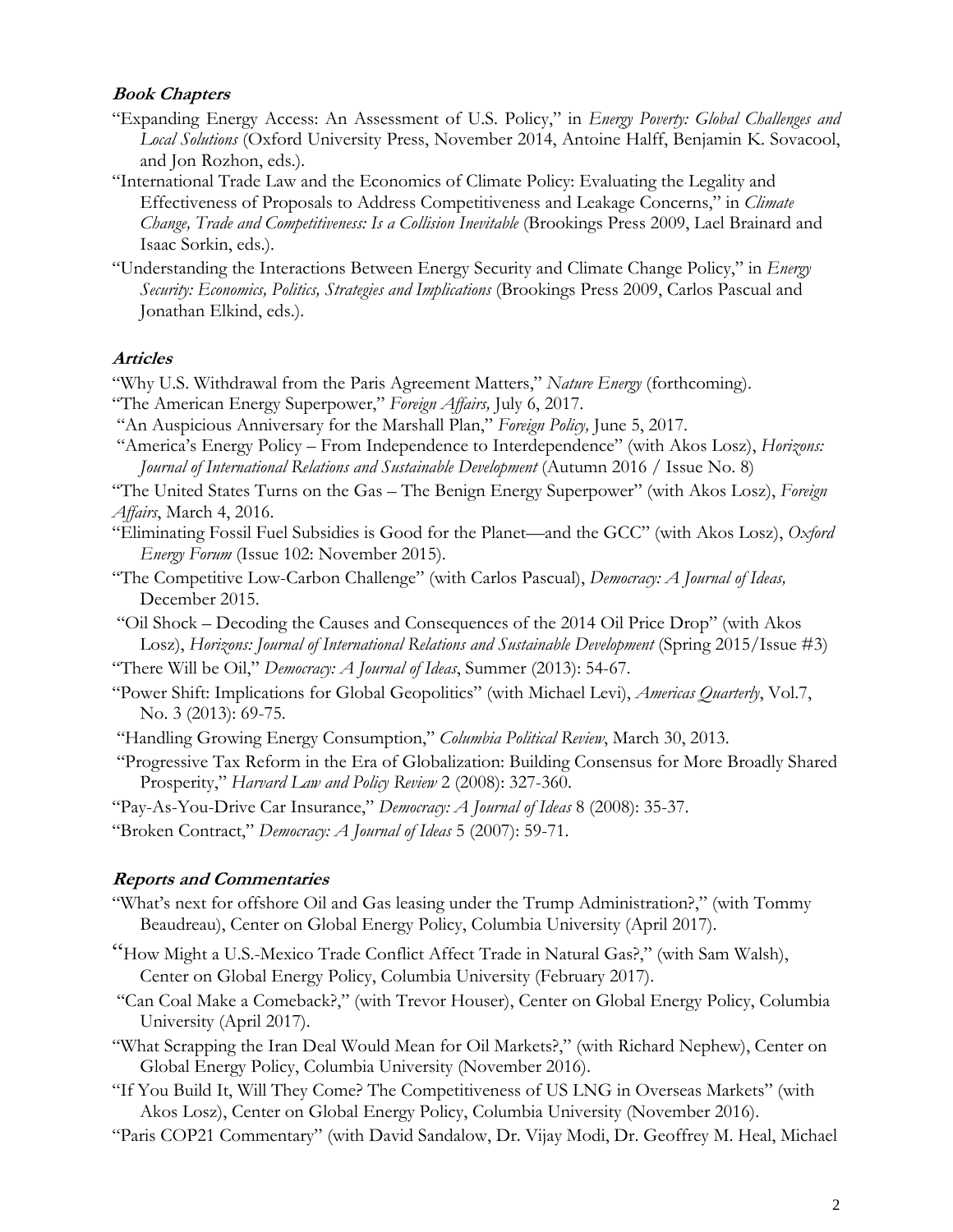B. Gerrard, Dr. Scott Barrett), Center on Global Energy Policy, Columbia University (December 2015).

- "Navigating the U.S. Oil Export Debate" (with Trevor Houser), Center on Global Energy Policy, Columbia University (January 2015).
- "The Implications of Lower Oil Prices for the US Economy amid the Shale Boom" (with Jim Stock), Center on Global Energy Policy, Columbia University (December 2014).
- "American Gas to the Rescue? The Impact of US LNG Exports on European Security and Russian Foreign Policy" (with Trevor Houser), Center on Global Energy Policy, Columbia University (September 2014).
- "Strengthening American Competitiveness: Regaining our Competitive Edge" (with Lael Brainard, Carola McGiffert, and Isaac Sorkin), Brookings Competitiveness Initiative (February 2009).
- "Pay-As-You-Drive Auto Insurance" (with Pascal Noel), Resources for the Future Weekly Policy Commentary (Ian Parry, ed.), December 15, 2008.
- "Overcoming the Economic Barriers to Climate Change and Energy Security" (with Jason Furman, Manasi Deshpande, and Pascal Noel), in *A Strategy for American Power: Energy, Climate and National Security* (2008).
- *"*Pay-As-You-Drive Auto Insurance: A Simple Way to Reduce Driving-Related Harms and Increase Equity" (with Pascal Noel), Hamilton Project Discussion Paper (2008).
- "The Impact of Pay-As-You-Drive Auto Insurance in California" (with Pascal Noel), The Brookings Institution (2008).
- "An Economic Strategy to Address Climate Change and Promote Energy Security" (with Jason Furman, Manasi Deshpande, and Pascal Noel), Hamilton Project Strategy Paper (2007).
- "Achieving Progressive Tax Reform in an Increasingly Global Economy" (with Lawrence H. Summers and Jason Furman), Hamilton Project Strategy Paper (2007).
- "An Education Strategy to Promote Opportunity, Prosperity, and Growth" (with Jason Furman and Joshua Bendor), Hamilton Project Strategy Paper (2007).
- "A Hand Up: A Strategy to Reward Work, Expand Opportunity, and Reduce Poverty" (with Jason Furman and Paige Shevlin), Hamilton Project Strategy Paper (2007).
- "A Growth-Enhancing Approach to Economic Security" (with Michael Deich and Peter R. Orszag), Hamilton Project Strategy Paper (2006).
- "An Economic Strategy to Advance Opportunity, Prosperity and Growth" (with Roger C. Altman, Peter R. Orszag, and Robert E. Rubin), Hamilton Project Strategy Paper (2006).
- "Promoting Opportunity and Growth through Science, Technology, and Innovation" (with Michael Deich, Rebecca Kahane, and Peter R. Orszag), Hamilton Project Strategy Paper (2006).

# **Congressional Testimony**

Bordoff, Jason (May 2017). Congressional Testimony before the Committee on Foreign Affairs, Subcommittee on Western Hemisphere *(Energy Opportunities in South America)*, Washington, D.C.

Bordoff, Jason (April 2016). Congressional Testimony before the Senate Committee on Energy and Natural Resources *(Challenges and opportunities for oil and gas development in different price environments)*, Washington, D.C.

Bordoff, Jason (October 2015). Congressional Testimony before the Senate Committee on Energy and Natural Resources *(Modernization of the Strategic Petroleum Reserve and Related Energy Security Issues)*, Washington, D.C.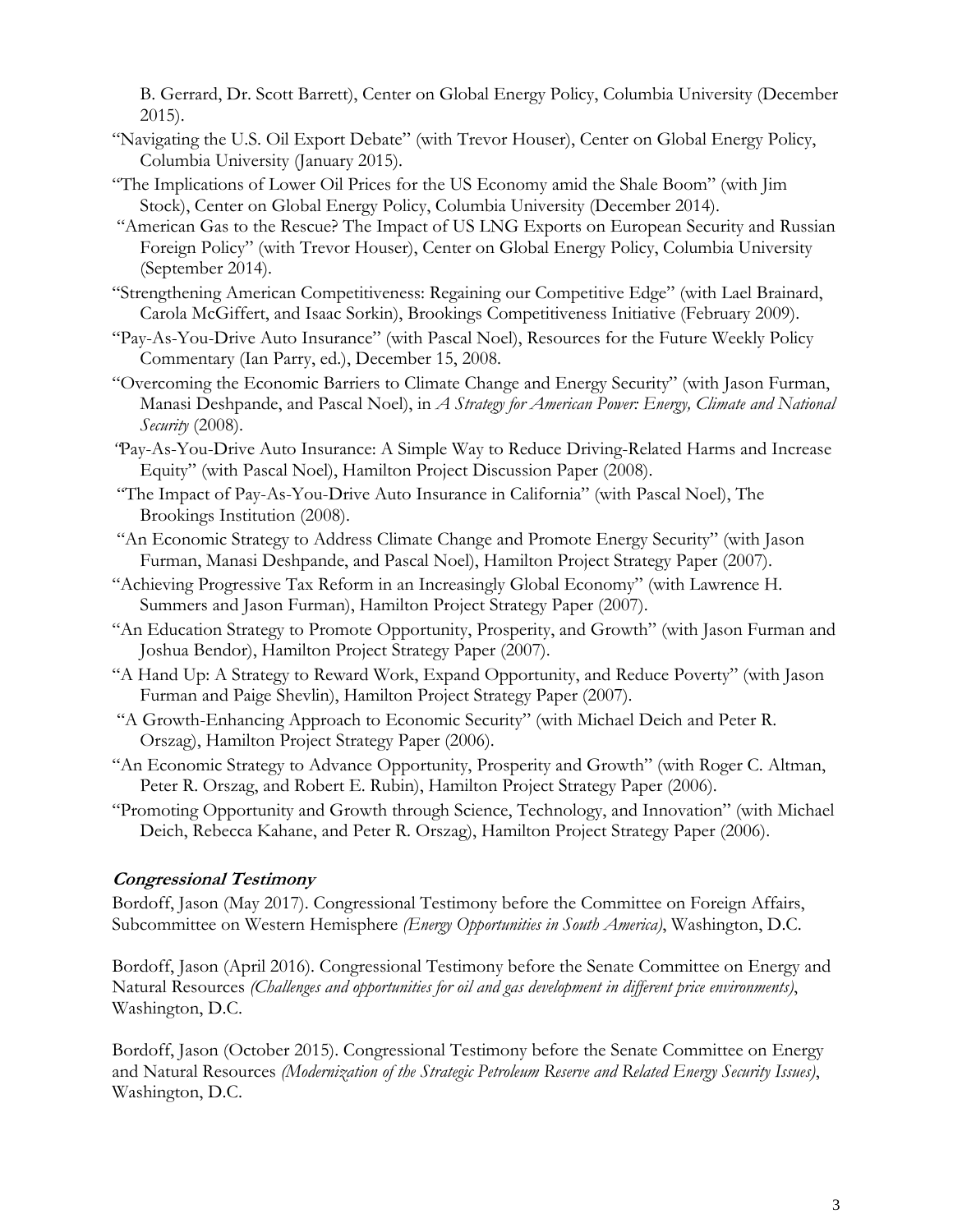Bordoff, Jason (April 2015). Congressional Testimony before the House Committee on Foreign Affairs *(US Oil Export Ban)*, Washington, D.C.

# **Op-Eds**

 "Rickshaws plus technology equals a better commute in developing world," *The Wall Street Journal,* June 21, 2017.

 "How Liquefied Natural Gas Will Transform Global Energy Markets," *The Wall Street Journal (Experts Blog),* May 25, 2017.

"Why Environmental Regulations Can't Compete With the Market," *The Wall Street Journal (Experts Blog),* May 23, 2017.

"How technology will solve cities' parking nightmare," *The Wall Street Journal (Experts Blog),* April 21, 2017.

"The real costs of dumping Obama's Clean Power Plan," *CNBC,* March 28, 2017.

"What would the US border tax adjustment mean for energy," *Petroleum Economist,* March 15, 2017.

"For Mexico, US could become the new Russia," *CNBC,* February 6, 2017.

"Policymakers: Don't Take Clean Air for Granted," *Reuters,* January 18, 2017.

"The return of OPEC," *Reuters,* December 1, 2016.

"Why Trump needs to embrace Obama's fuel rules to make America energy independent," *Reuters,*  November 24, 2016.

"The One Energy Policy Republicans and Democrats Can Agree On," *The Wall Street Journal (Experts Blog),* November 13, 2016.

"How a Low-Carbon Economy Increases Cybersecurity Risks," *The Wall Street Journal (Experts Blog),*  November 13, 2016.

"Is OPEC Still Relevant in Energy Markets," *The Wall Street Journal,* November 13, 2016.

"How Agriculture Can Reduce Greenhouse Gas Emissions," *The Wall Street Journal (Experts Blog)*, October 16, 2016.

"How Big Data Changes the Economics of Renewable Energy," *The Wall Street Journal (Experts Blog),*  September 23, 2016.

"The New Geopolitics of Declining Oil Demand," *The Wall Street Journal (Experts Blog),* September 13, 2016.

"The Strategic Petroleum Reserve: A Policy Response to Oil Price Volatility," *CFR's Energy, Security, and Climate blog,* June 15, 2016.

"How 3-D Printing Could Decrease Carbon Emissions. Or Maybe Increase Them," *The Wall Street Journal (Experts Blog),* June 8, 2016.

"How Driverless Cars Could End Up Harming the Environment," *The Wall Street Journal (Experts Blog),* April 27, 2016.

"Oil price plunge: Risks and rewards," *CNN,* January 14, 2016.

"A Global Low-Carbon Challenge," *Democracy Journal,* January 5, 2016.

"Clean energy innovation is key at Paris talks," *CNBC*, November 27, 2015.

"U.S. LNG Exports Are About to Shake Up Global Energy Geopolitics," *The Wall Street Journal (Experts Blog)* (November 2015).

"How Energy Independence Undermines Energy Security," *The Wall Street Journal (Experts Blog)*  (November 2015).

"Selling SPR Oil in Budget Deal Bolsters Our Energy Security," *The Hill,* October 29, 2015.

"The Promise and Peril of Cheap Oil," *Foreign Policy*, October 8, 2014.

"Don't Get Used to Cheap Gasoline", *The Wall Street Journal* (Energy Expert Blog), September 18, 2015.

"Coal isn't Dead Yet", *The Wall Street Journal* (Energy Expert Blog)*,* September 15, 2015.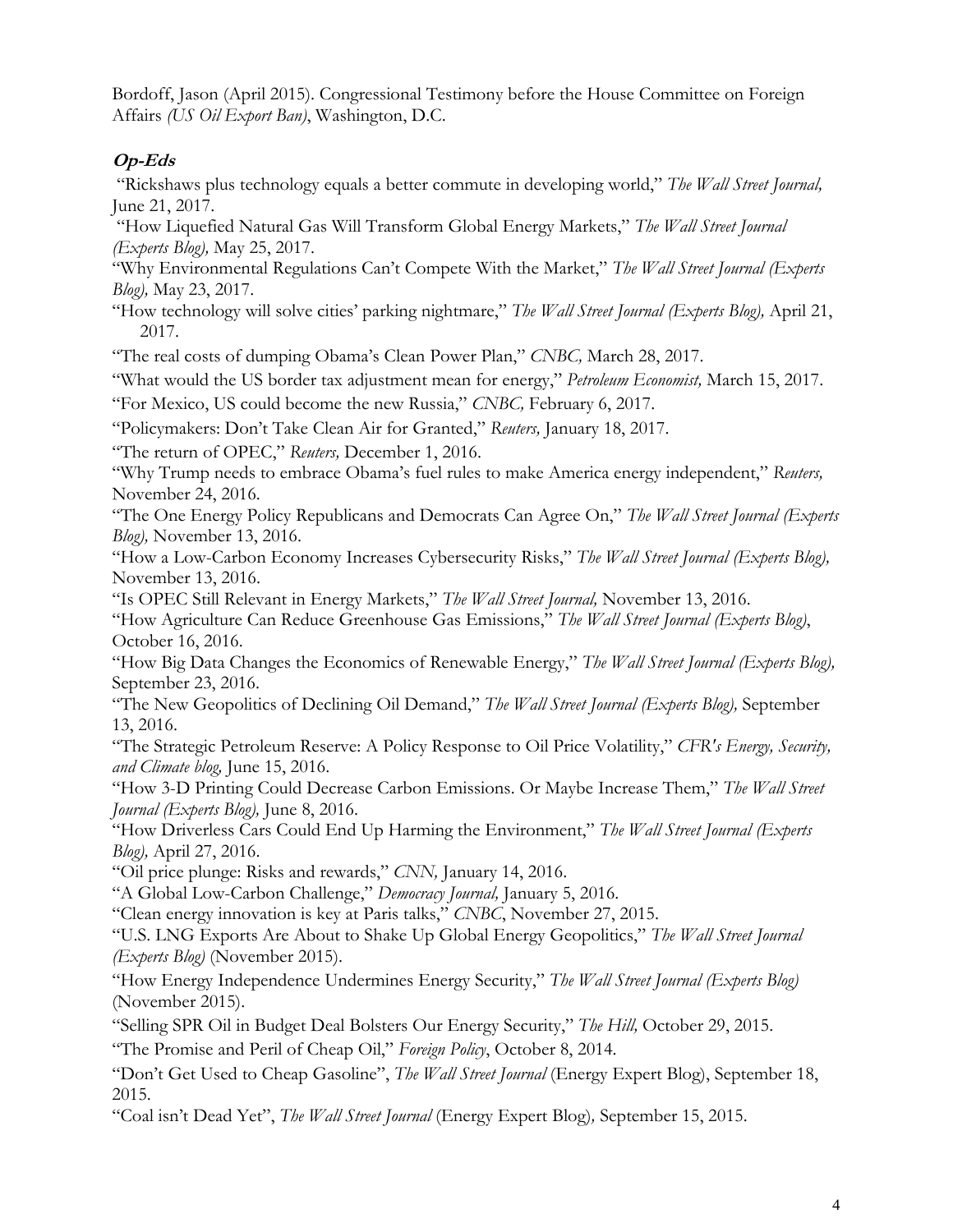- "Ukraine is Key to Solving Russia's Crisis (with Carlos Pascual), CNBC.com, December 18, 2014
- "Why Energy Leaders Need to Read Cicero" (with Carlos Pascual), *Reuters*, December 7, 2014.
- "OPEC Hibernates" (with Carlos Pascual), *Reuters*, November 28, 2014
- "Is It Time for the U.S. to Lift Its Restrictions on Oil Exports?," *Wall Street Journal,* November 24, 2014.
- "The New Mico-Targeting of Russia," *Reuters*, August 4, 2014.
- Submission in "Corporate use of carbon prices: Commentary from corporations, investors and thought leaders", CDP, June 27, 2014.
- "Why the Shale Revolution is more Boon than Bane," *Financial Times*, June 8, 2014.
- "The Playbook for Sanctions on Russia," *Reuters*, May 2, 2014.
- "1970s laws on exports, shipping and rail need overhaul Amid modern energy Boom", *Bloomberg Brief*: *Oil Buyer's Guide Shale and the Economy*, March, 17, 2014
- "Adding Fuel to the Fire", *Foreign Policy*, March 6, 2014.
- "The EPA Made the Right Call on Renewable Fuels", *Reuters*, November 19, 2013.
- "A Pivotal Moment in US Energy History", *Global Energy Affairs*, Vol.1, No. 2, September 2013.
- "The EPA's Moves this Week on Renewable Fuels," *Platts*, August 9, 2013.
- "Well Intentioned but Flawed, US Biofuel Policy in Need of Change" (with Robert McNally), *Reuters*, July 26, 2013.
- "A Bittersweet Achievement on Climate" (with Michael Levi), *New York Times*, June 25, 2013.
- "Keep the LNG Export Permits Coming," *The Hill*, June 4, 2013.
- "A Unique Moment for Energy and Earth," Msnbc.com, April 22, 2013.
- "Pay-As-You-Drive Legislation is a Win-Win" (with Pascal Noel), *Seattle Post-Intelligencer*, February 12, 2009.
- "Breaking the Boom-Bust Oil Cycle" (with Gilbert Metcalf), *The New Republic* (online), January 6, 2009.
- "Refuel Economy with Cash for Old Cars," *Detroit Free Press*, January 6, 2009.
- "Insurance Pricing Can Cut Gas Use" (with Pascal Noel), *Hartford Courant* (and others), July 29, 2008.
- "Pay-as-you-drive car insurance," *Dallas Morning News*, April 21, 2008.

### **PRESENTATIONS AND LECTURES**

Bordoff, Jason (May 2017). Invited keynote speaker (*Outlook on US Energy Policy under Trump*) at New York PowerCon, New York, NY.

Bordoff, Jason (April 2017). Invited keynote speaker (*International Perspective of Natural Gas and Its Role on the Agenda of Climate Change*) at Naturgas Annual Convention, Cartagena, Colombia.

Bordoff, Jason (March 2017). Invited speaker (*Energy Markets in Transition: US Energy Policy and Geopolitics*) at Coronado Club Speaker Series, Houston, TX.

Bordoff, Jason (March 2017). Invited speaker (*US energy policy: Post election?*) at CERAWeek 2017, Houston, TX.

Bordoff, Jason (February 2017). Invited keynote speaker (*Future of U.S. Energy Policy*) at CFR, Washington, DC.

Bordoff, Jason (February 2017). Invited moderator (*Energy security*) at the 53rd Munich Security Conference, Munich, Germany.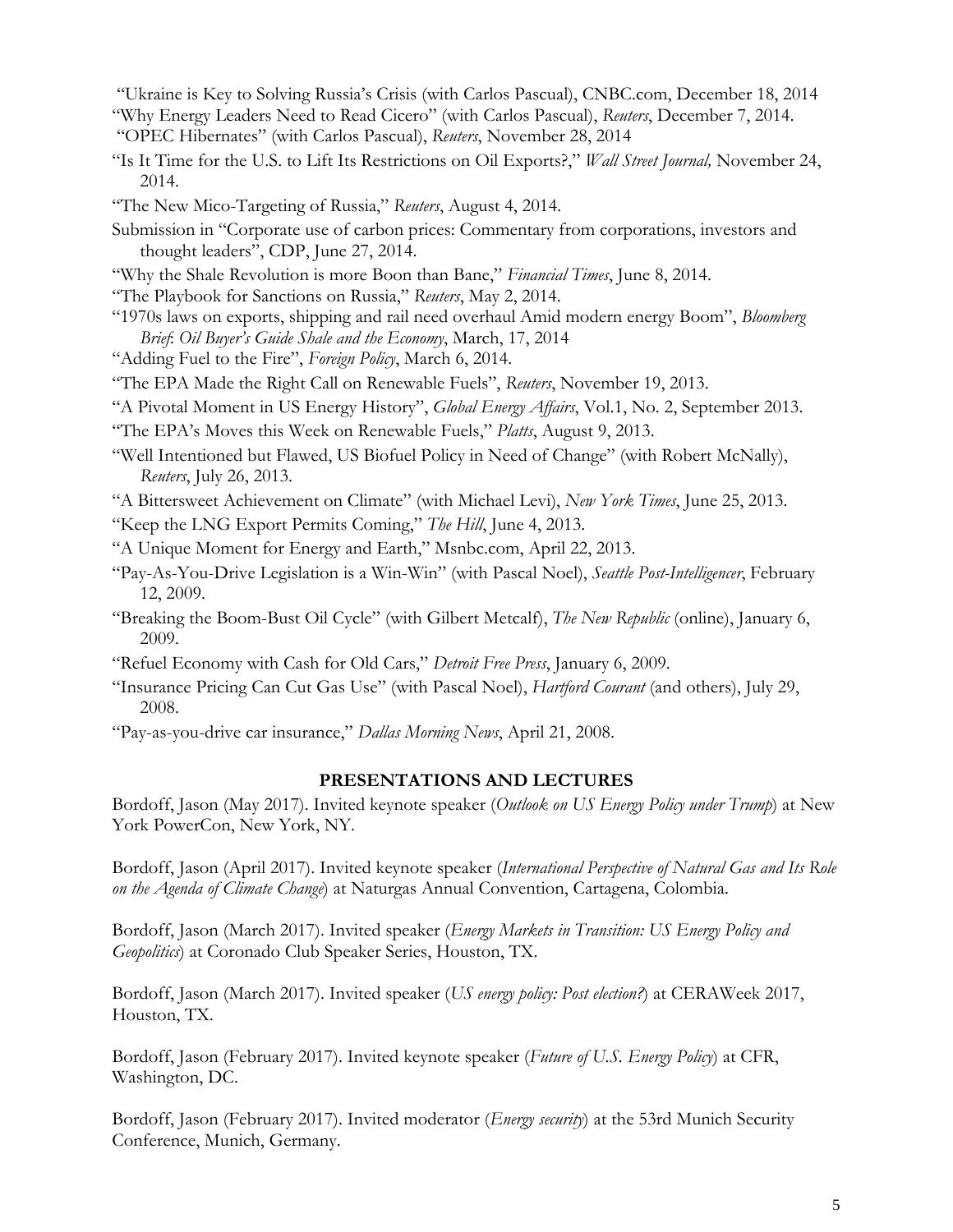Bordoff, Jason (February 2017). Invited keynote speaker (*Energy policy outlook under President Elect Trump and Industry trends and macro update with the Strategy Function ECS network)* at Statoil Headquarters, Oslo, Norway.

Bordoff, Jason (January 2017). Invited keynote speaker at the Congressional Research Service, Briefing for New Members of Congress, Williamsburg, VA.

Bordoff, Jason (November 2016). Invited speaker (*Energy Policy)* at Greater Houston Partnership Event, Houston, TX.

Bordoff, Jason (November 2016). Invited keynote speaker (*Gas renaissance: new supplies into Europe)* at European Autumn Gas Conference, The Hague, Netherlands.

Bordoff, Jason (November 2016). Invited keynote speaker (*Energy Dialogue)* at KAPSARC, Riyadh, Saudi Arabia.

Bordoff, Jason (October 2016). Invited keynote speaker *(The changing energy and energy policy landscape in the US*) at GIIGNL, New Orleans, Louisiana.

Bordoff, Jason (October 2016). Invited keynote speaker *(Market Volatility: Impacts on Energy Security and National Security)* at the Second Statoil Seminar at Ditchley Park on Energy Security, Ditchley Park, Oxfordshire.

Bordoff, Jason (October 2016). Invited panelist *(What Will the U.S. Election Mean for Energy Markets?)*  at PIRA Week, New York, NY.

Bordoff, Jason (October 2016). Invited keynote speaker *(Global Energy Issues)* at the Colorado First Tuesday energy group discussion, Denver, CO.

Bordoff, Jason (October 2016). Invited panelist *(Strategic / Future Scenario for Natural Gas: Responding to Climate Change and Clean Air)*, at the G20 Natural Gas Day, Beijing, China.

Bordoff, Jason (September 2016). Invited keynote speaker *(The future of hydrocarbons – Challenges and Answers - International Outlook)* at the II International Congress acp - The Future Of Oil And Gas: Challenges & Answers, Bogotá, Colombia

Bordoff, Jason (September 2016). Invited keynote speaker *(US Energy Policy)* at the 38th Oxford Energy Seminar, Oxford, England.

Bordoff, Jason (July 2016). Invited speaker *(Emerging Trends in Global Energt Markets)* for the The Aspen Institute Energy Policy Forum: "Leaning into The Energy System of The Future", Aspen, CO.

Bordoff, Jason (June 2016). Invited moderator *(Strategic / Future Scenario for Natural Gas: Responding to Climate Change and Clean Air)*, at the G20 Natural Gas Day, Beijing, China.

Bordoff, Jason (June 2016). Invited speaker *(AGA Executive Leadership Development Program /Oil and Gas Forum 2016)* at The American Gas Association (AGA), Washington, D.C.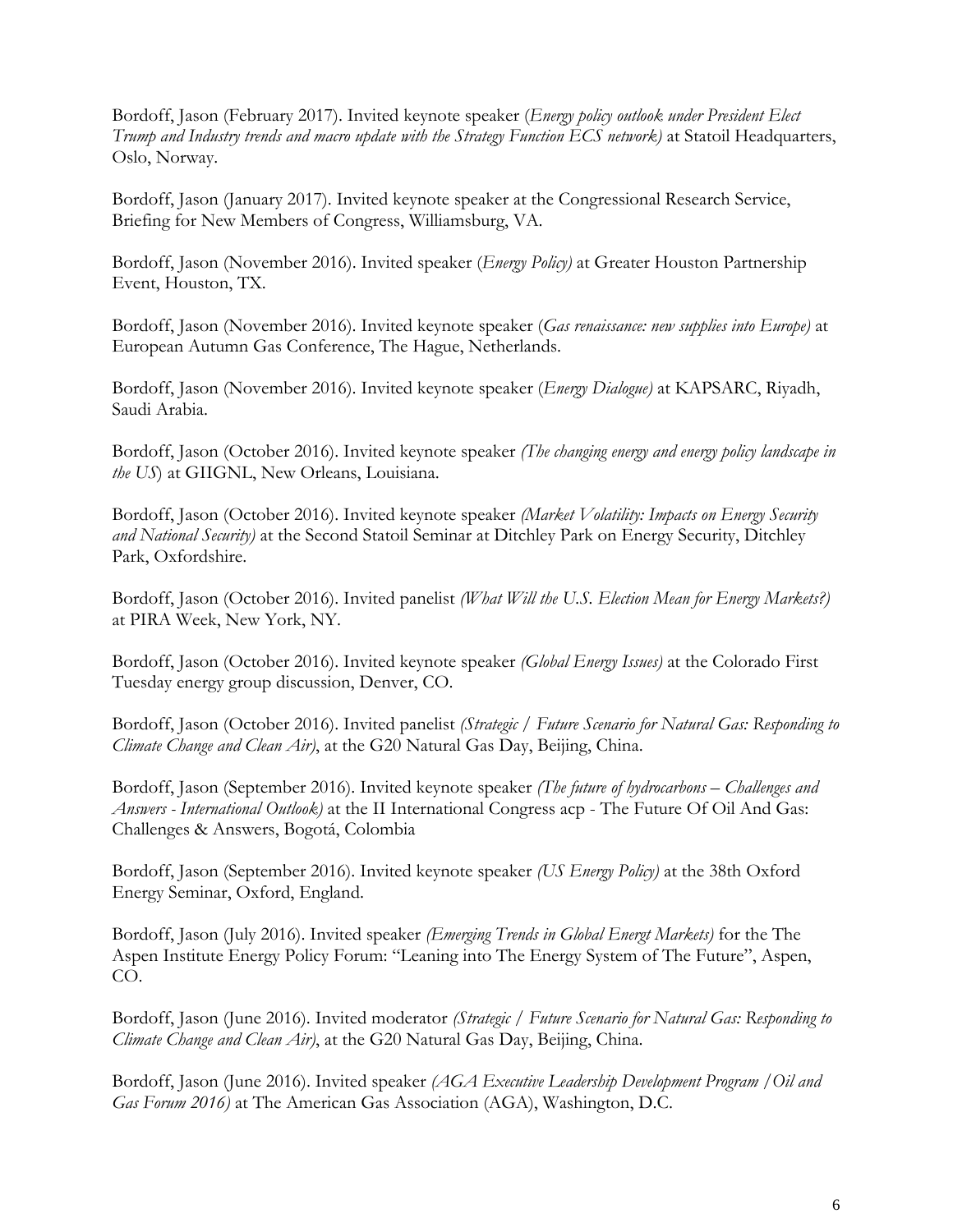Bordoff, Jason (May 2016). Invited keynote speaker *(Oil Price Volatility: Causes, Effects and Policy Implications)* at the CFR Oil Price Volatility Workshop, New York, NY.

Bordoff, Jason (April 2016). Invited keynote speaker *(Sustaining the Relevance of Energy Policy Research – Engaging Stakeholders and Reaching Intended Audiences)* at the 2016 MIT Center for Energy and Environmental Policy Research, Cambridge, MA.

Bordoff, Jason (April 2016). Invited speaker *(The 2014-2015 Oil Price Crash: A View from the US)* at The King Faisal Center for Research and Islamic Studies (KFCRIS), Riyadh, Saudi Arabia.

Bordoff, Jason (April 2016). Invited speaker *(Adapting to Change and Optimizing Kuwait's Role in World Energy*) at the 4<sup>th</sup> Kuwait Oil and Gas Summit, Kuwait City, Kuwait.

Bordoff, Jason (March 2016). Invited panelist. *(New Business and Regulatory Models for the Utility of the Future Workshop)* for KAPSARC, New York, NY.

Bordoff, Jason (March 2016). Invited keynote speaker *(Big Meets Small: A New Era Emerges)* at the 2016 MIT Energy Conference, Cambridge, MA.

Bordoff, Jason (February 2016). Invited speaker *(Fueling the Future: Energy Sources in the 21st Century)* at the Congress-Bundestag Forum, New York, NY.

Bordoff, Jason (February 2016). Invited speaker *(Energy Transition: Strategies for a New World)* for the CERAWeek 2016, Houston, Texas.

Bordoff, Jason (February 2016). Invited speaker *(Low Oil Prices: An Opportunity or a Threat for Natural Gas?)* at KAPSARC Second Gas Workshop, Riyadh, Saudi Arabia.

Bordoff, Jason (January 2016). Invited speaker *(Geopolitical and policy implications of lower oil prices, with a focus on the role of the US)* at Abu Dhabi Investment Authority, Abu Dhabi, United Arab Emirates.

Bordoff, Jason (January 2016). Invited speaker *(The Outlook for Energy Geopolitics and Policy)* at Strategas Research Partners Policy and Election Outlook Conference, Washington, DC.

Bordoff, Jason (December 2015). Invited speaker *(2015 Energy Symposium)* for Wells Fargo Securities Research, Economics and Strategy, New York, NY.

Bordoff, Jason (December 2015). Invited speaker *(US Political and Energy Outlook)* for Statoil, New York, NY.

Bordoff, Jason (November 2015). Invited speaker (*Nineteenth Annual Energy Day)* for Warburg Pincus, Houston, Texas.

Bordoff, Jason (November 2015). Invited speaker *(Building Global Stability and Business Resilience in Volatile Times*) for the 7<sup>th</sup> Annual Atlantic Council Energy and Economic Summit, Istanbul, Turkey.

Bordoff, Jason (November 2015). Invited speaker (*Energy Politics and 2016*) for the Columbia University Energy Symposium, New York, NY.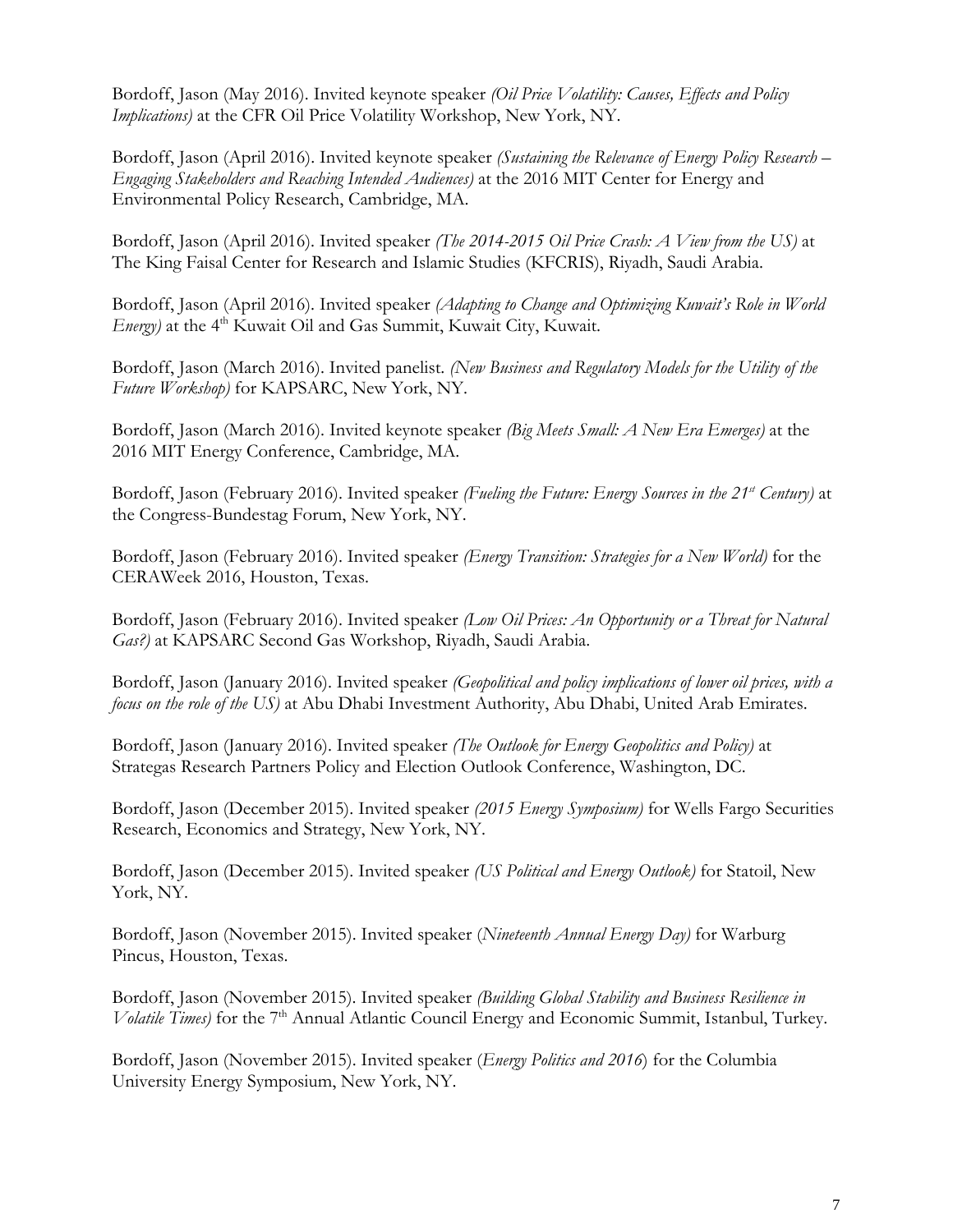Bordoff, Jason (November 2015). Invited speaker (*Energy: A Realistic Path to Clean Growth*) for Columbia Business School/Progressive Policy Institute conference, Agenda 2016: Reviving U.S. Economic Growth, New York, NY.

Bordoff, Jason (November 2015). Invited speaker (*The 2014 Oil Price Crash: Causes and Consequences*) for the Rutgers Energy Institute Policy Seminar Series, New Brunswick, NJ.

Bordoff, Jason (November 2015). Invited keynote speaker (*The new realities of the energy industry)* for The Economist's Energy Summit, London, UK.

Bordoff, Jason (October 2015). Invited speaker *(International Gas Union Council Workshop)* for International Gas Union (IGU) Cartagena, Columbia.

Bordoff, Jason (October 2015). Invited keynote speaker *(Challenges for energy policy in a changing world: geopolitics, business outlook, and European energy strategy)* for The Global Annual Energy Meeting "The Coming Energy Market", ESADE Business School, Madrid, Spain.

Bordoff, Jason (October 2015). Invited speaker *(Gas Prices: Interaction with other Energy Markets and Impact of Market Changes)* at the 10th Annual OIES Gas Day, St. Catherine's College, Oxford, England.

Bordoff, Jason (October 2015). Invited speaker *(Energy Security at a Time of Crisis, Conflict and Volatility)* for The Ditchley Foundation, Oxford, England.

Bordoff, Jason (October 2015). Invited panelist *(North American And Global Energy Collaboration*  Partnerships, Opportunities, Challenges And Setting The Stage For An On-Going Energy Revolution) for North American Gas Forum, Washington, D.C.

Bordoff, Jason (September 2015). Invited speaker *(Energy Markets Under Stress)* for the Stiftung Wissenschaft und Politik (SWP) German Institute for International and Security Affairs Global Issues Division, Ludwigkirchplatz, Berlin, Germany.

Bordoff, Jason (September 2015). Invited keynote speaker *(US Energy Dynamics in a Low Price Environment*) for the 37<sup>th</sup> Oxford Energy Seminar, St. Catherine's College, Oxford, England.

Bordoff, Jason (July 2015). Invited speaker *(New Global Pricing Realities and Effects on Domestic Energy)* for the The Aspen Institute Energy Policy Forum: "Leaning into The Energy System of The Future", Aspen, CO.

Bordoff, Jason (June 2015). Invited speaker *(Growing together towards a friendly planet)* for the 26<sup>th</sup> World Gas Conference, Paris, France.

Bordoff, Jason (May 2015). Invited speaker *(Global Harmonized Carbon Pricing: Looking Beyond Paris)*  for Yale Center for the Study of Globalization, New Haven, CT.

Bordoff, Jason (May 2015). Invited keynote speaker *(Energy Security Summit 2015 Crises and Prices: Energy Security Amidst Multiple Uncertainties)* for The Frankfurter Allgemeine Forum and the Munich Security Conference (MSC), Berlin, Germany.

Bordoff, Jason (April 2015). Invited speaker *(Downstream Strategies in a Low Price Environment)* for the CERAWeek 2015, Houston, Texas.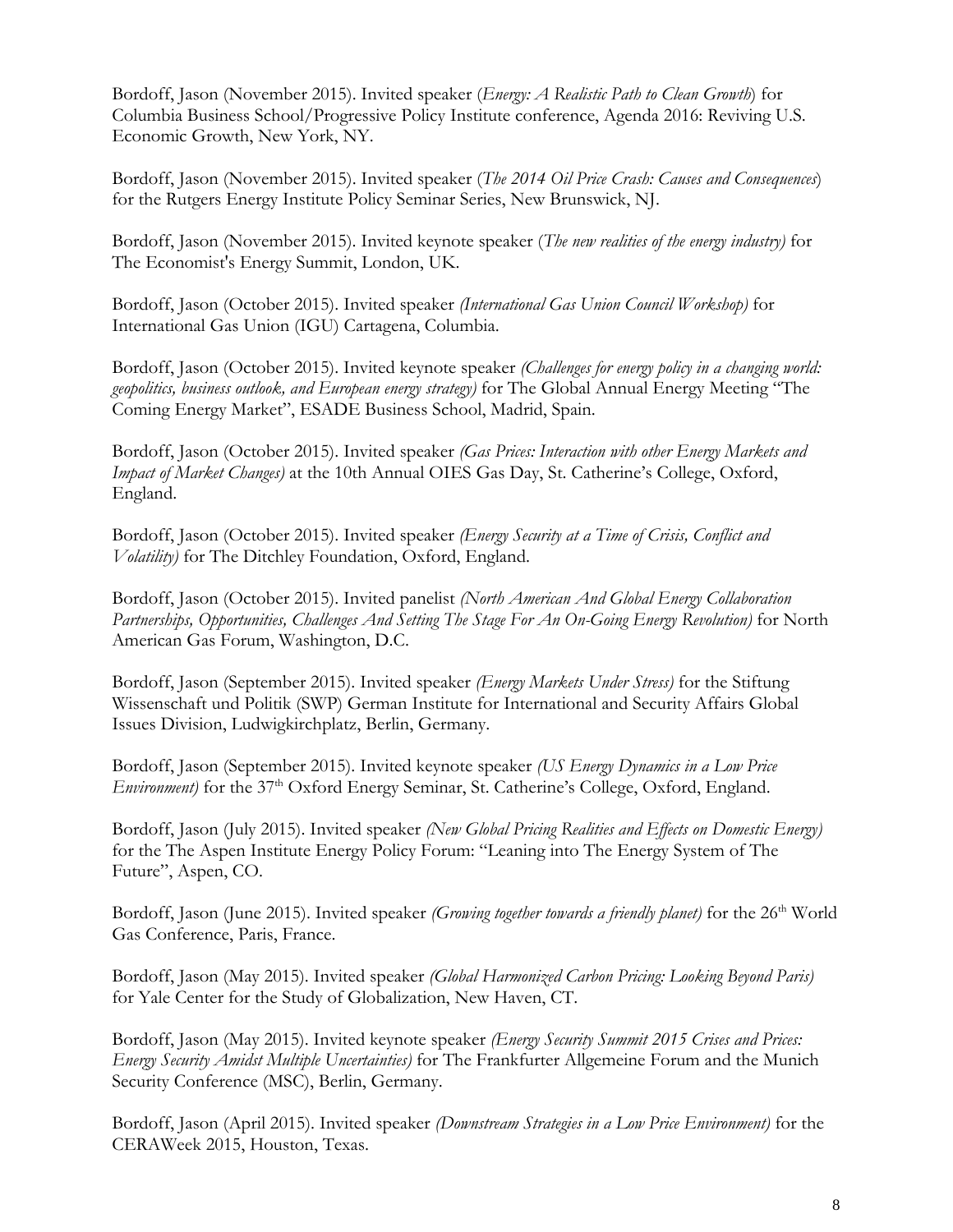Bordoff, Jason (April 2015). Invited keynote speaker (*The Role of Energy in the Special Relationship*) for the 60<sup>th</sup> Anniversary of the Marshall Scholarship Association hosted at Rice University, Houston, Texas.

Bordoff, Jason (March 2015). Invited keynote speaker (*The 2014 Oil Price Crash: What Caused It and Why It Matters*) at the Arthur D. Storke Memorial Lecture at Lamont Doherty Earth Observatory, New York, NY.

Bordoff, Jason (March 2015). Invited keynote speaker (*The Role of the US in a Changing Oil Market*) at the King Faisal Center for Research and Islamic Studies, Riyadh, Saudi Arabia.

Bordoff, Jason (March 2015). Invited keynote speaker (*The Role of the US in a Changing Oil Market*) at the Kuwait Economic Council, Kuwait City, Kuwait.

Bordoff, Jason (March 2015). Invited keynote speaker (*The Role of the US in a Changing Oil Market*) at the Kuwait Petroleum Company, Kuwait City, Kuwait.

Bordoff, Jason (February 2015). Invited panelist (*Energy and the G20*) hosted by the Global Relations Forum, Istanbul, Turkey.

Bordoff, Jason (February 2015). Invited panelist (*Impacts of the Oil Price Drop*) at the Council on Foreign Relations, San Francisco, California.

Bordoff, Jason (February 2015). Invited panelist (*The Impacts of Cheap Gasoline*) at Climate One, San Francisco, California.

Bordoff, Jason (January 2015). Invited keynote speaker (*Navigating a Stormy Energy Landscape*) at the Argus Americas Crude Summit, Houston, Texas.

Bordoff, Jason (December 2014). Invited panelist *(The Impact of the US Shale Boom on the Middle East*) at the conference Israel, the US, and the Shifting Energy Landscape hosted by the Institute for National Security Studies, Tel Aviv, Israel.

Bordoff, Jason (December 2014). Invited panelist (*The New North American Opportunity*) at the Privcap Energy Game Change conference, Houston, Texas.

Bordoff, Jason (November 2014). Invited keynote speaker (*The Evolving Global Natural Gas Market)* at the 2014 Workshop on the Changing Global Energy Landscape: Impacts for Brazil hosted by the Federal University of Rio de Janeiro, Rio de Janeiro, Brazil.

Bordoff, Jason (November 2014). Invited keynote speaker (*Africa's Role in the Changing Global Natural Gas Market*) at the 2014 Africa Energy Conference hosted by the Colorado School of Mines, Denver, Colorado.

Bordoff, Jason (November 2014). Invited panelist (*Plenary Session: Europe's Energy Security – Challenges*  and Opportunities) at the 6<sup>th</sup> Atlantic Council Energy and Economic Summit, Istanbul, Turkey.

Bordoff, Jason (October 2014). Invited panelist (*European Policy Forum: Adjusting Policy to New Energy Realties*) at the FT European Gas Summit, London, England.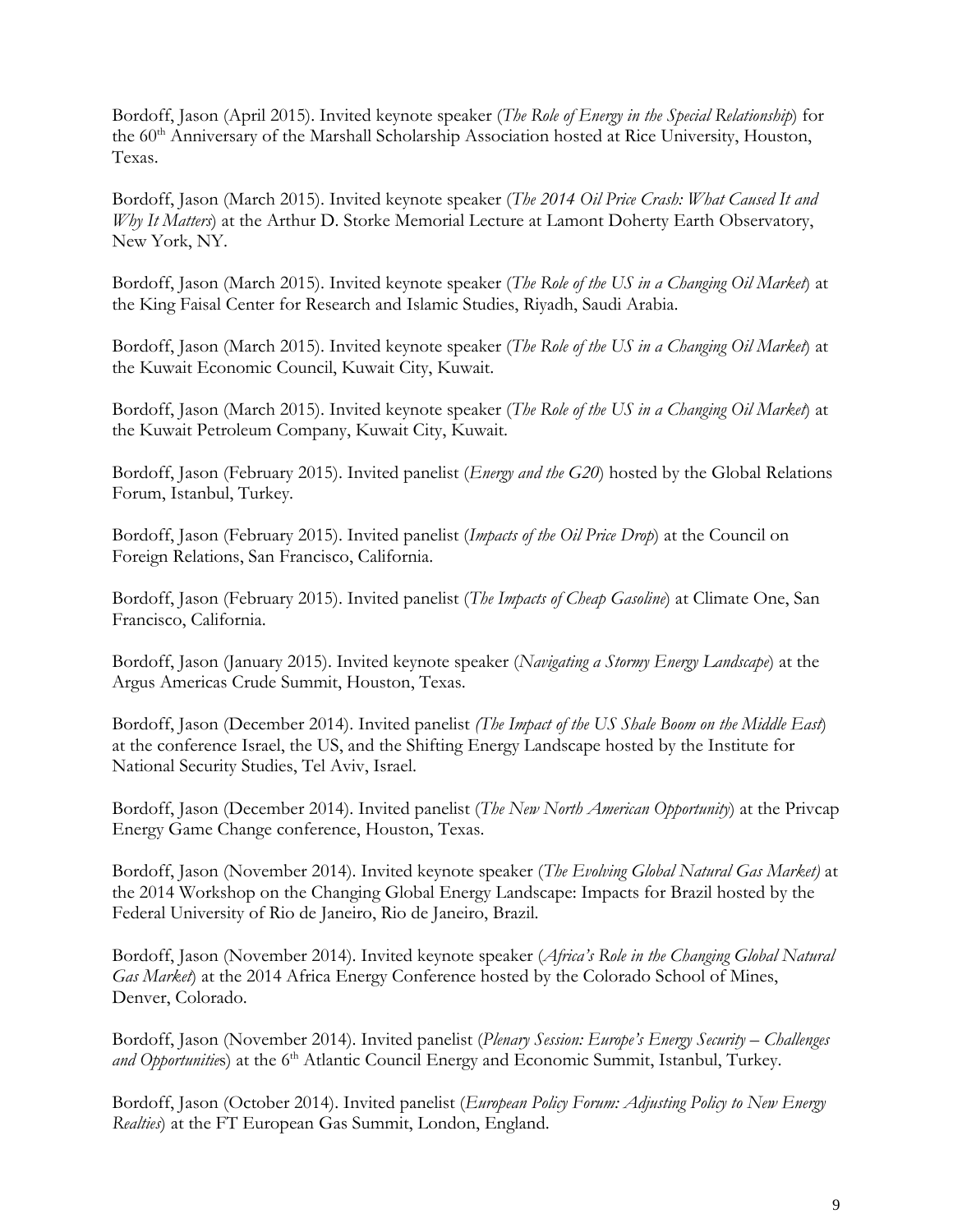Bordoff, Jason (September 2014). Invited keynote speaker (U.S. Crude Oil Export Policy) at Argus Crude Oil Forum, Singapore.

Bordoff, Jason (July 2014). Invited presenter (*Policy implications of crude oil exports*) and panelist at US Energy Information Administration Annual Conference, Washington, DC.

Bordoff, Jason (May 2014). Invited panelist at Energy Visions Business Forum 2014, Calgary, Canada.

Bordoff, Jason (May 2014). Invited panelist (*Energy 2020 – Modernizing America's Energy System*) at ThirdWay Growth Dialog, Washington, D.C.

Bordoff, Jason (March 2014). *Shifting Global Energy Landscape: The View from North America*. Invited keynote speaker at Stavanger Day hosted by Statoil ASA, Stavanger, Norway.

Bordoff, Jason (March 2014). Invited panelist *(Pipes, Trains and Barges: The Transformation of North American Oil Logistics)* at CERAWeek 2014, Houston, TX.

Bordoff, Jason (February 2014). Invited speaker (*Why Should We Worry about the Adequacy of Investment in Oil Supply?)* at the IEA's 2014 Special Report Workshop: The Outlook for Energy Investment, Paris, France.

Bordoff, Jason (November 2013). Invited panelist (*Power to the People: New Energy Sources from Democratic Nations*) at the 2013 Halifax International Security Forum, Nova Scotia, Canada.

Bordoff, Jason (November 2013). Invited panelist (*Energy Efficiency and Smart Energy Strategies*) at Atlantic Council Energy and Economic Summit, Istanbul, Turkey.

Bordoff, Jason (October 2013). Invited panelist (*North America: Investing in a New Energy Superpower*) at the Bloomberg Oil and Gas Conference, Houston, TX.

Bordoff, Jason (October, 2013). Invited panelist (*How will Expanded Natural Gas Production Affect Climate Change Mitigation)* at the third session of the New Geopolitics of Petroleum and Natural Gas Series at the Bipartisan Policy Center, Washington, DC.

Bordoff, Jason (September 2013). Invited panelist *(Global Gas – North America at the Center Stage?)* at North American Gas Forum, Washington, D.C.

Bordoff, Jason (September 2013). *Understanding the North American Energy Renaissance.* Invited keynote speaker at New York Association for Energy Economics, New York, NY.

Bordoff, Jason (July 2013). *The North American Energy Boom & Climate Change*. Invited keynote speaker at Hertog Global Strategy Lecture, New York, NY.

Bordoff, Jason (July 2013). *The US Energy Renaissance*. Invited speaker at Green Energy-Green Investment conference at Beijing Foreign Studies University, Beijing, China.

Bordoff, Jason (June 2013). *Pacific Rim Impacts of US Shale Boom*. Invited speaker at 2013 EIA Energy Conference, Washington, D.C.